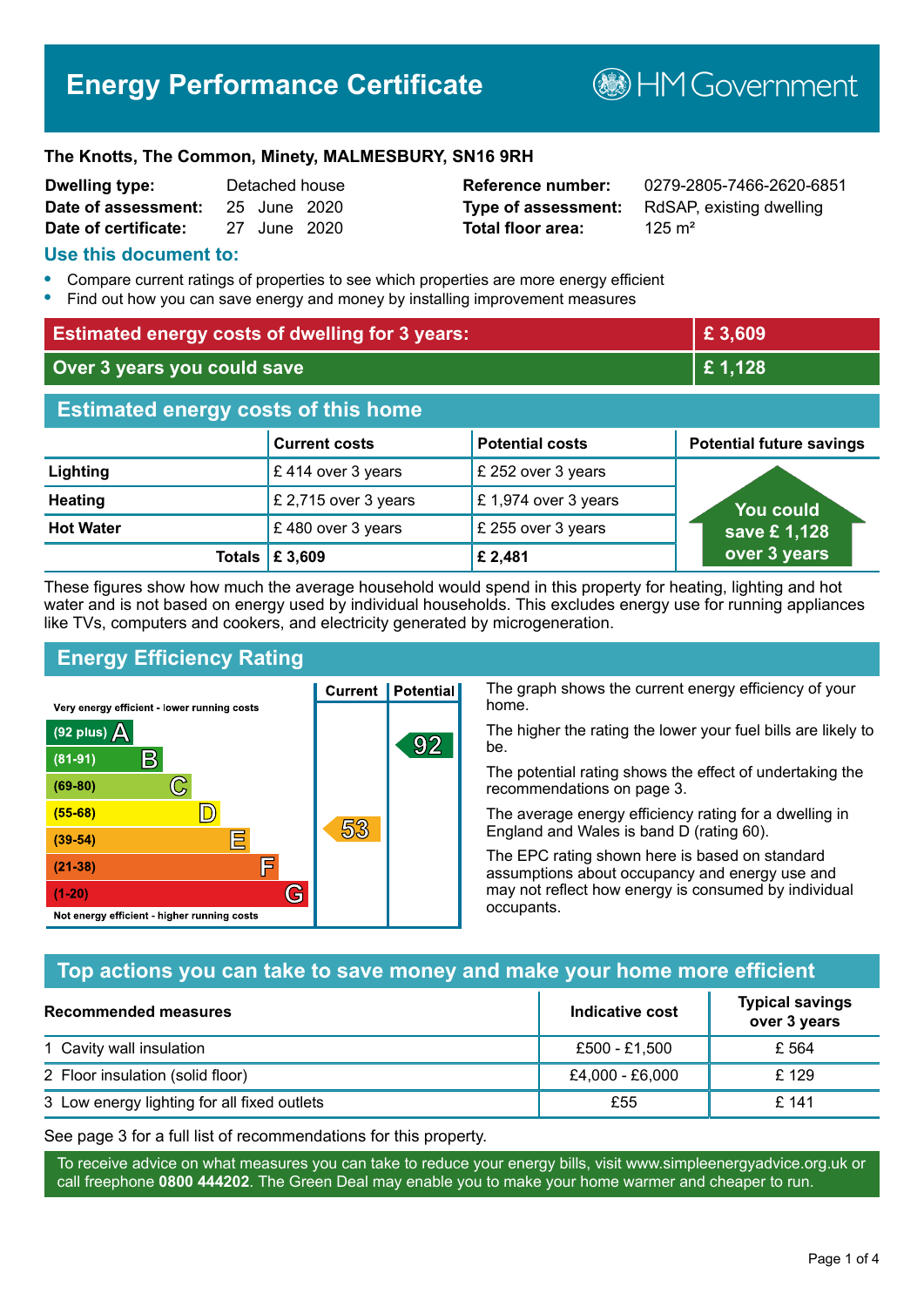**Energy Performance Certificate**

| <b>Element</b>        | <b>Description</b>                             | <b>Energy Efficiency</b> |
|-----------------------|------------------------------------------------|--------------------------|
| Walls                 | Cavity wall, as built, no insulation (assumed) | ★★☆☆☆                    |
|                       | Cavity wall, as built, insulated (assumed)     | ★★★★☆                    |
| Roof                  | Pitched, 150 mm loft insulation                | ★★★★☆                    |
|                       | Pitched, insulated (assumed)                   | ★★★★☆                    |
| Floor                 | Solid, no insulation (assumed)                 |                          |
|                       | Solid, insulated (assumed)                     |                          |
| Windows               | Fully double glazed                            | ★★★★☆                    |
| Main heating          | Boiler and radiators, oil                      | ★★★☆☆                    |
| Main heating controls | Programmer, room thermostat and TRVs           | ★★★★☆                    |
| Secondary heating     | Room heaters, dual fuel (mineral and wood)     |                          |
| Hot water             | From main system                               | ★★★☆☆                    |
| Lighting              | Low energy lighting in 35% of fixed outlets    | ★★★☆☆                    |

#### **Summary of this home's energy performance related features**

Current primary energy use per square metre of floor area: 220 kWh/m² per year

The assessment does not take into consideration the physical condition of any element. 'Assumed' means that the insulation could not be inspected and an assumption has been made in the methodology based on age and type of construction.

See addendum on the last page relating to items in the table above.

#### **Low and zero carbon energy sources**

Low and zero carbon energy sources are sources of energy that release either very little or no carbon dioxide into the atmosphere when they are used. Installing these sources may help reduce energy bills as well as cutting carbon. There are none provided for this home.

#### **Your home's heat demand**

For most homes, the vast majority of energy costs derive from heating the home. Where applicable, this table shows the energy that could be saved in this property by insulating the loft and walls, based on typical energy use (shown within brackets as it is a reduction in energy use).

| <b>Heat demand</b>           | <b>Existing dwelling</b> | Impact of loft<br>insulation | Impact of cavity<br>wall insulation | Impact of solid<br>wall insulation |
|------------------------------|--------------------------|------------------------------|-------------------------------------|------------------------------------|
| Space heating (kWh per year) | 15,808                   | (276)                        | (3,405)                             | N/A                                |
| Water heating (kWh per year) | 2,825                    |                              |                                     |                                    |

You could receive Renewable Heat Incentive (RHI) payments and help reduce carbon emissions by replacing your existing heating system with one that generates renewable heat, subject to meeting minimum energy efficiency requirements. The estimated energy required for space and water heating will form the basis of the payments. For more information, search for the domestic RHI on the www.gov.uk website.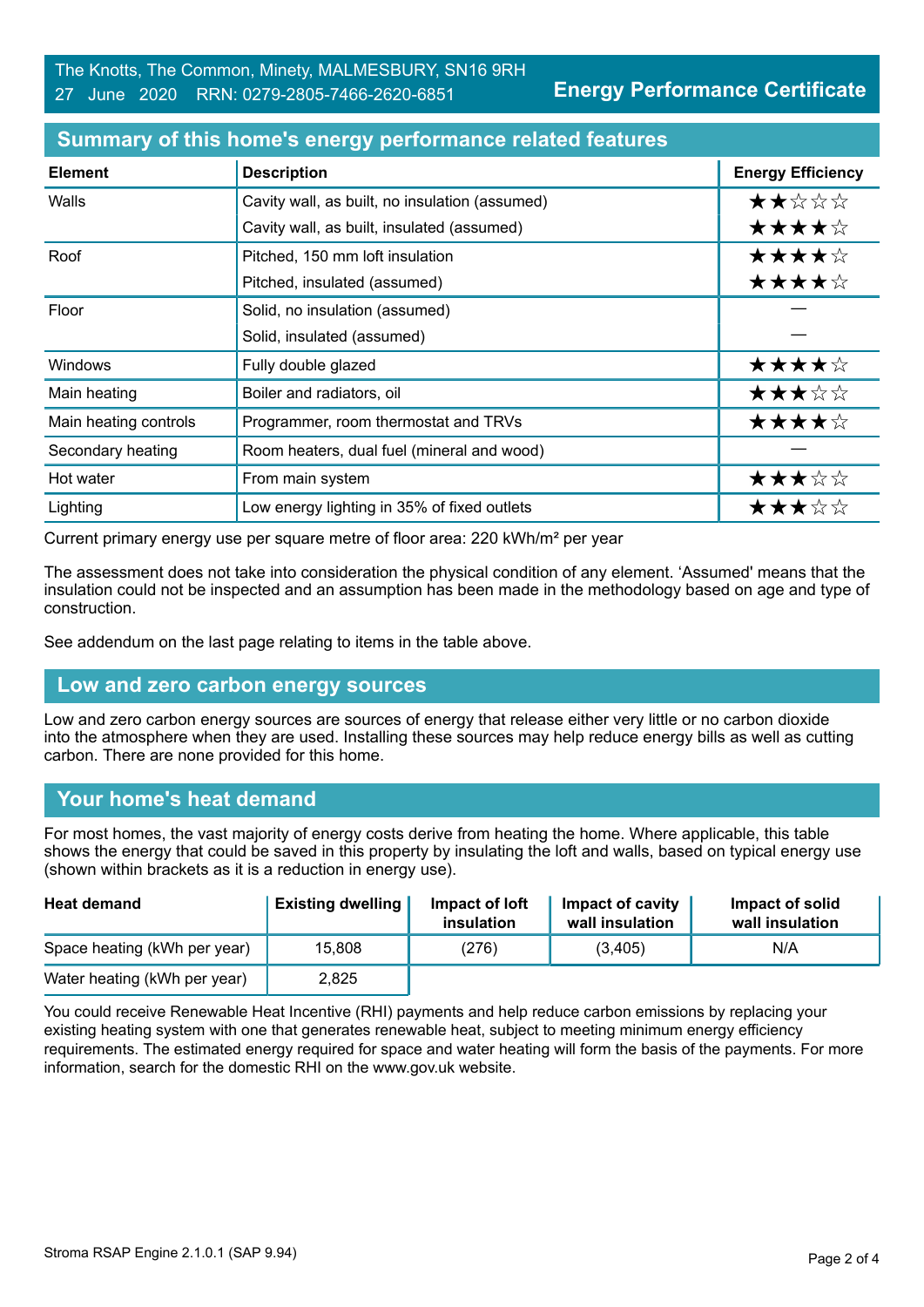#### The Knotts, The Common, Minety, MALMESBURY, SN16 9RH 27 June 2020 RRN: 0279-2805-7466-2620-6851

#### **Recommendations**

The measures below will improve the energy performance of your dwelling. The performance ratings after improvements listed below are cumulative; that is, they assume the improvements have been installed in the order that they appear in the table. To receive advice on what measures you can take to reduce your energy bills, visit www.simpleenergyadvice.org.uk or call freephone 0800 444202. Before installing measures, you should make sure you have secured the appropriate permissions, where necessary. Such permissions might include permission from your landlord (if you are a tenant) or approval under Building Regulations for certain types of work.

| <b>Recommended measures</b>               | <b>Indicative cost</b> | <b>Typical savings</b><br>per year | <b>Rating after</b><br>improvement |
|-------------------------------------------|------------------------|------------------------------------|------------------------------------|
| Cavity wall insulation                    | £500 - £1,500          | £188                               | <b>D61</b>                         |
| Floor insulation (solid floor)            | £4,000 - £6,000        | £43                                | D62                                |
| Low energy lighting for all fixed outlets | £55                    | £47                                | <b>D63</b>                         |
| Replace boiler with new condensing boiler | £2,200 - £3,000        | £ 50                               | <b>D66</b>                         |
| Solar water heating                       | £4,000 - £6,000        | £48                                | <b>D68</b>                         |
| Solar photovoltaic panels, 2.5 kWp        | £3,500 - £5,500        | £ 340                              | C76                                |
| Wind turbine                              | £15,000 - £25,000      | £653                               | A92                                |

#### **Alternative measures**

There are alternative measures below which you could also consider for your home.

**•** External insulation with cavity wall insulation

# **Financial Support and the Green Deal**

Green Deal Finance allows you to pay for some of the cost of your improvements in instalments under a Green Deal Plan (note that this is a credit agreement, but with instalments being added to the electricity bill for the property). The availability of a Green Deal Plan will depend upon your financial circumstances. There is a limit to how much Green Deal Finance can be used, which is determined by how much energy the improvements are estimated to **save** for a 'typical household'.

You may also be able to obtain support towards repairs or replacements of heating systems and/or basic insulation measures under the ECO scheme, provided that you are in receipt of qualifying benefits or tax credits. To learn more about this scheme and the rules about eligibility, visit www.simpleenergyadvice.org.uk or call freephone **0800 444202** for England and Wales.